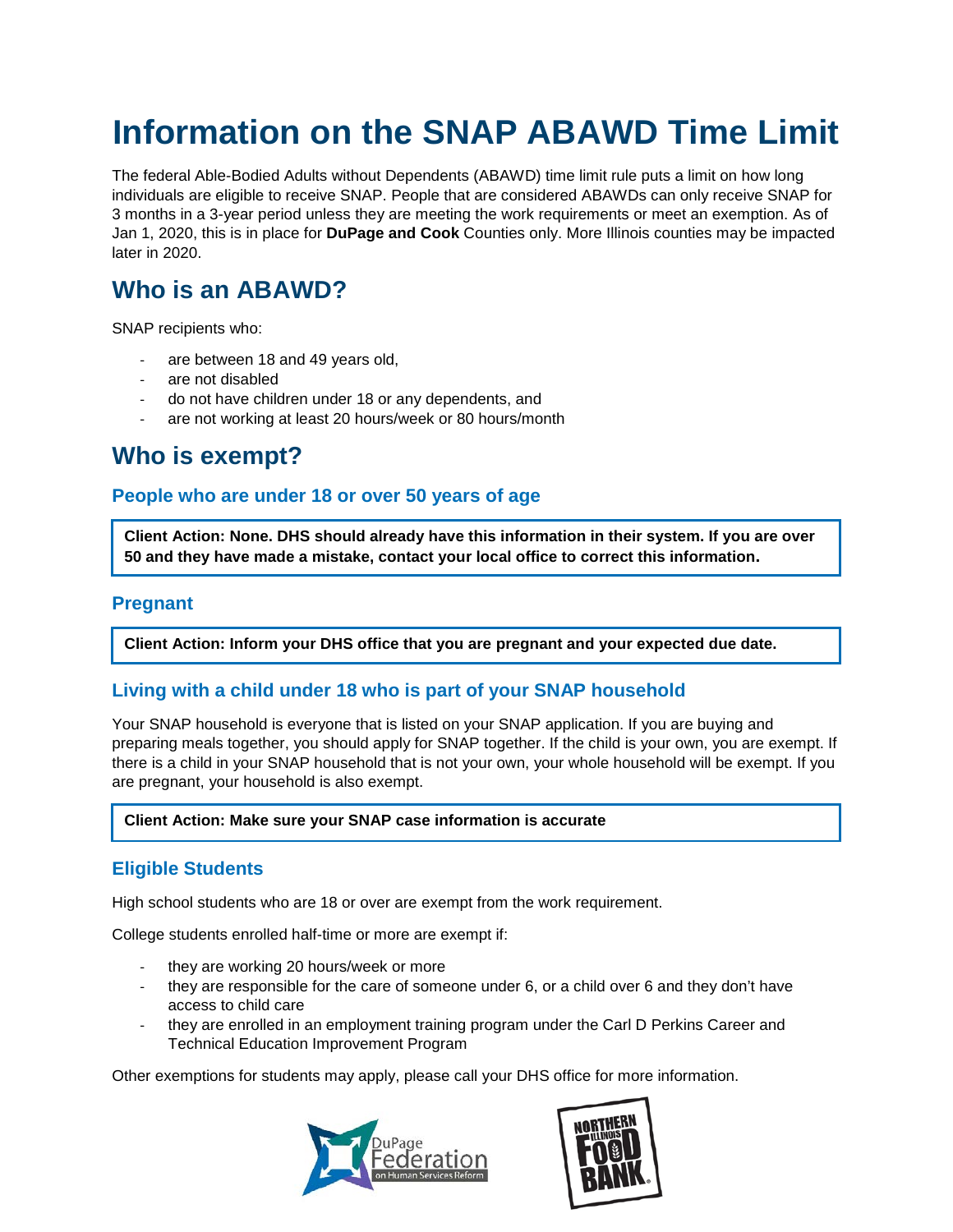### **People who are physically or mentally unable to work 20 hours a week.**

Not all "Adults without Dependents" are "able-bodied." Those who are mentally or physically unable to meet the work requirement may be exempt from the limit. This can be caused by temporary or chronic illness.

#### **Client Action:**

**If you are receiving disability benefits, make sure that information is accurate in your case.** 

**If you are not receiving disability and your medical condition prevents you from working, you must provide proof in the form of a written statement or have your health provider fill out a Determination form to verify you are unable to work.**

**This can be signed by:**

- **A doctor, doctor's assistant, nurse or a designated representative from the doctor's office**
- **A nurse practitioner**
- **A psychologist**
- **Social Worker**
- **Mental health counselor**
- **A counselor, or staff person at a drug and alcohol program**
- **A social worker or staff person at a homeless or domestic violence services program or shelter**

### **People who are chronically homeless**

A person who is experiencing chronic homelessness and is determined unfit to work may qualify to be exempt from the work requirement.

**Client Action: To verify your exemption, have your case worker, or a social worker, counselor, or staff person at a homeless service provider or shelter complete the Determination form, which can be found on the DHS website.**

### **People in a drug or alcohol treatment program**

People who regularly participate in an inpatient or outpatient drug or alcohol program may be exempt from the work requirement.

**Client Action: To verify your exemption, have a counselor or staff person at the substance abuse program complete the Determination form.**

### **People receiving domestic violence services**

**Client Action: To verify your exemption, have a social worker or staff person at a domestic violence services program or shelter complete the Determination form.** 



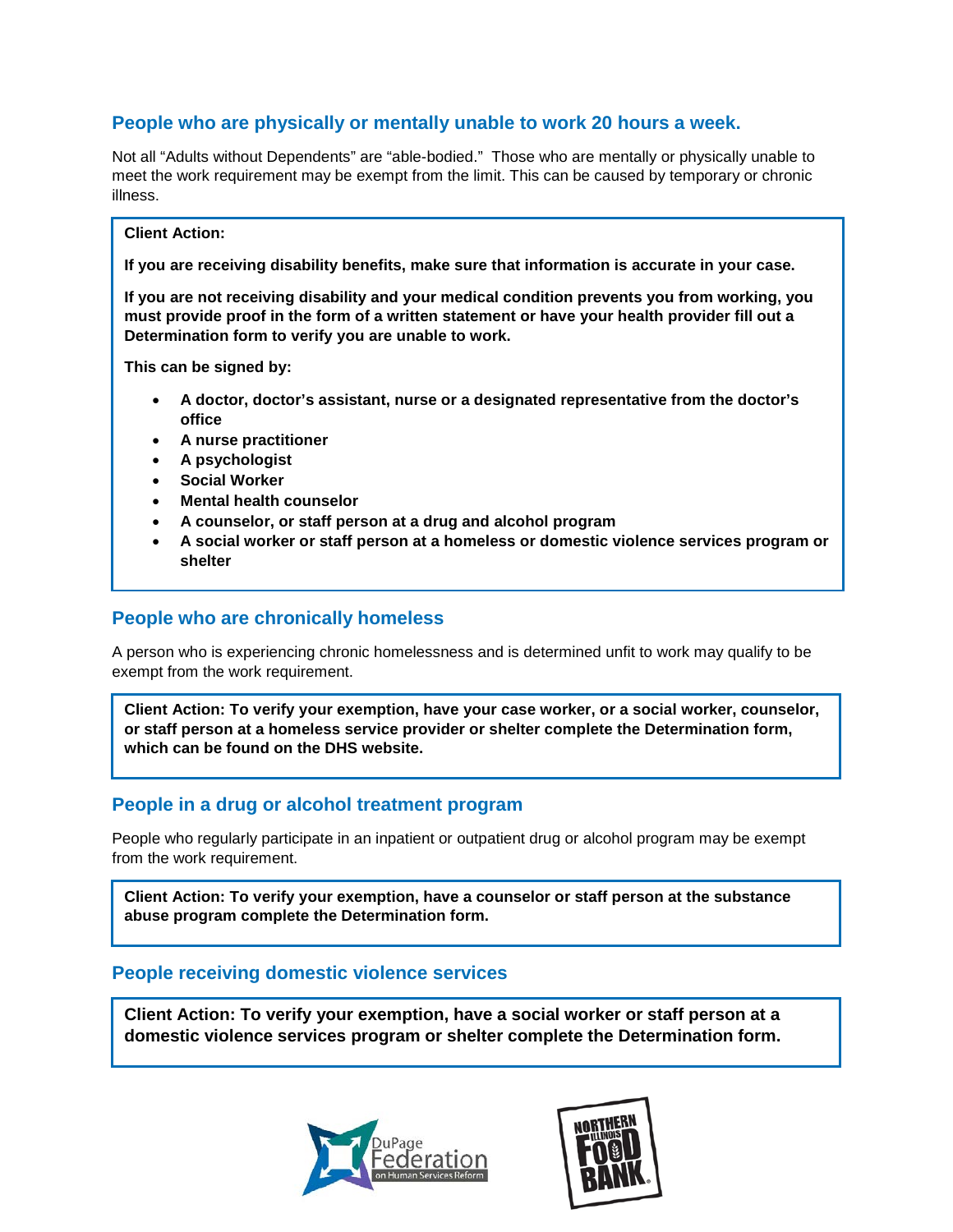### **People responsible for the care of an incapacitated person**

If you care for an elderly or disabled person this can exempt you of the work requirement. The individual you are for DOES NOT have to live in your household.

**Client Action: If you care for an elderly or disabled person who can't look after themselves, call your DHS office to make sure they are aware of this. Additional proof may be required.**

### **What can I do if I'm not exempt?**

**You must meet the work requirement in order to keep your SNAP benefits for more than 3 months in a 3-year period. Options to fulfill the work requirement include:**

### **Working at least 20 hours per week or 80 hours per month**

If you are already working 20 hours per week (or 80 hours per month if your hours vary), you are meeting the work requirement

**Client Action: Make sure your case has information on the accurate number of hours you are working. Then, send in proof of your hours to your local DHS office. You will need to send in proof every 6 months or if your work hours change. Options of proof include:**

- **The last 4 weeks of pay stubs**
- **A signed and dated statement from your employer about your weekly hours**
- **Proof of self-employment (if applicable), such as tax returns**

### **Participate in an eligible work training program for at least 20 hours per week**

**Client Action: Call your DHS office to find an accredited work training program or verify that you are enrolled in one. You may need to submit proof of participation if you are already enrolled**

#### **Do volunteer work or community service for at least 20 hours a week**

**Client Action: You can choose a location to volunteer at or see if your DHS office has any recommendations. You will need to submit the Community Work Information Form to prove your volunteer hours and have it signed by someone who works at the volunteer site.**